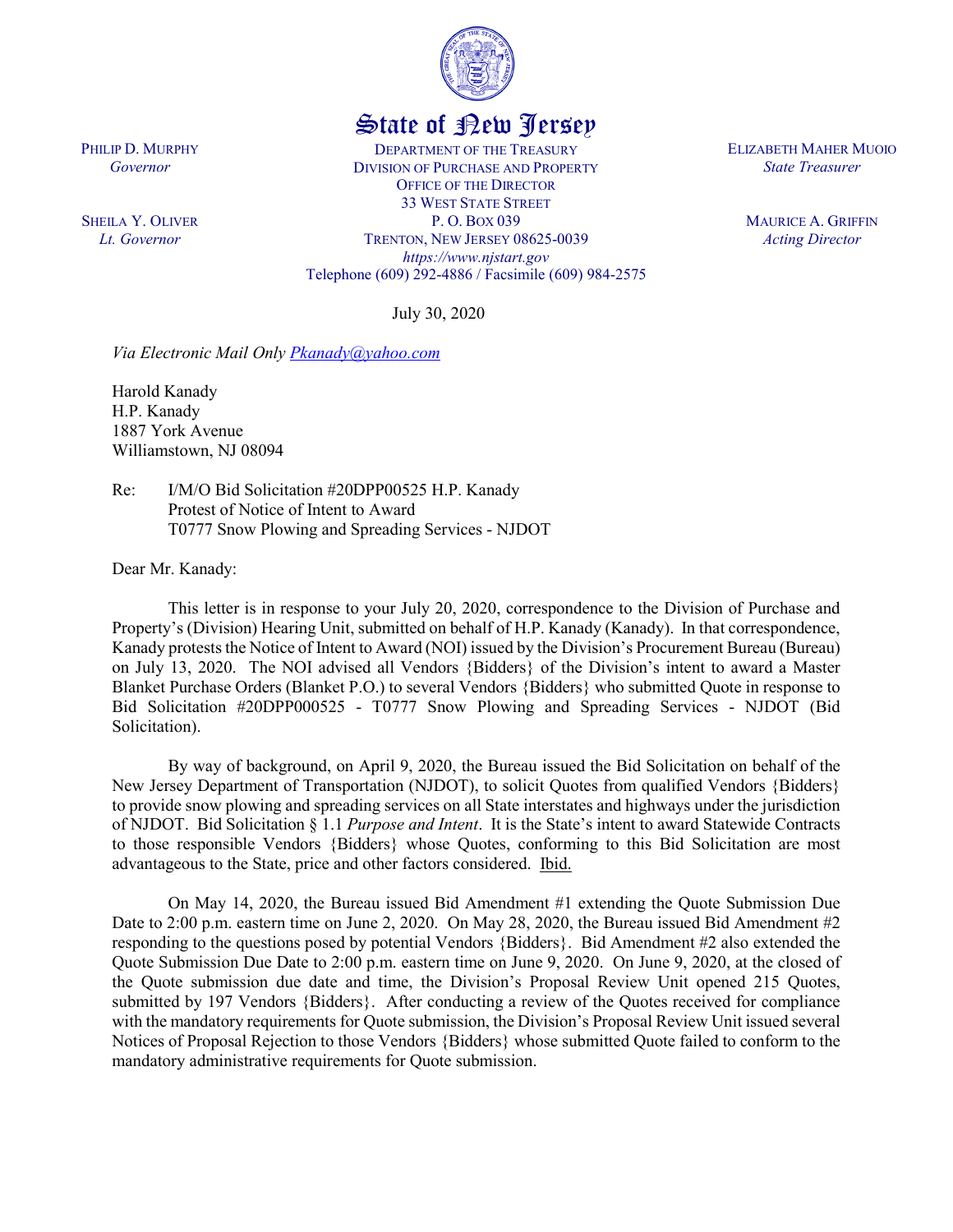The remaining Quotes were forwarded to the Bureau for review and evaluation consistent with the requirements of Bid Solicitation Section 6.7 *Evaluation Criteria, which* states in relevant part as follows:

## **6.7 EVALUATION CRITERIA**

The following evaluation criteria categories, not necessarily listed in order of significance, will be used to evaluate Quotes received in response to this Bid Solicitation.

- A. Experience of Vendor {Bidder} (Revised Attachment #1): The Vendor {Bidder} must have at least two (2) years of experience performing the specific service (snow plowing and/or spreading) on public roadways in order to be considered for award of that service;
- B. Equipment Preference: The type of Vendor {Bidder} equipment bid on the State-Supplied Price Sheet. See Section 6.7.1, subsections included; and
- C. Price: The Vendor's {Bidder's} pricing provided on the State-Supplied Price Sheet for each price line. See Section 6.7.1, subsections included, for information regarding the pricing evaluation methodology.

## **6.7.1 EQUIPMENT PREFERENCE AND PRICING EVALUATION**

The Division intends to award to one (1) responsive Vendor {Bidder} per price line for Snow Plowing and Hauling Services (excluding *Other Equipment – Loaders and Graders*, as detailed by Section 6.7.1.3), and to one (1) responsive Vendor {Bidder} per price line for Spreading Services.

Vendors {Bidders} will be evaluated based upon the equipment preferences detailed in Sections 6.7.1.1 and 6.7.1.2. If two (2) or more Vendors {Bidders} are offering the same equipment preference for the same price line, then the Division will evaluate and rank based upon pricing, from lowest to highest, as specified below:

A. Snow Plowing and Hauling Services – Pricing Evaluation Methodology

Vendors {Bidders} within the same equipment preference will be ranked based upon the Total Hourly Rate for the respective price line. The Total Hourly Rate will be calculated for each price line as follows:

(# of trucks x per truck hourly rate) + Superintendent hourly rate = Total Hourly Rate

The All-Inclusive Hauling Hourly Rate, if applicable, is not including in the Total Hourly Rate.

B. Spreading Services – Pricing Evaluation Methodology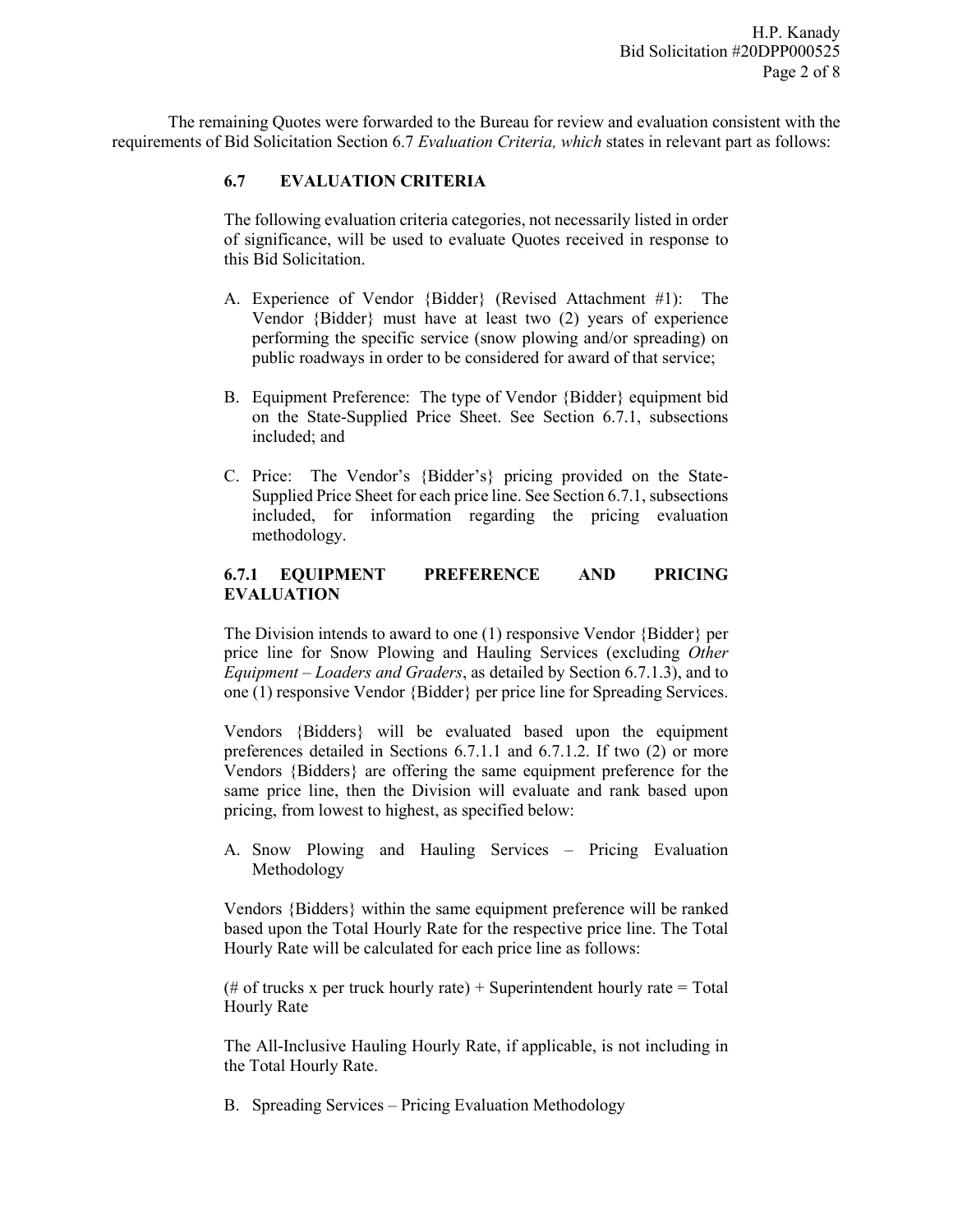Vendors {Bidders} within the same equipment preference will be ranked based upon the hourly rate Unit Price for the respective price line.

If two (2) or more Vendors {Bidders} are offering the same equipment preference and are tied on pricing based upon the above pricing evaluation methodologies (both  $A \& B$ ), then the Division will rank based upon the years of experience recorded on Revised Attachment #1, for the respective service in question.

Please refer to the examples listed below in Section 6.7.1.1 and 6.7.1.2 for more information.

After the review and evaluation of all Quotes received in response to the Bid Solicitation was completed, the Bureau completed a Recommendation Report which recommended Blanket P.O. awards to those responsible Vendors {Bidders} whose Quotes, conforming to the Bid Solicitation are most advantageous to the State, price and other factors considered. On July 13, 2020, the NOI was issued advising all Vendors {Bidders} that it was the State's intent to award a Blanket P.O.s consistent with the Bureau's Recommendation Report.<sup>[1](#page-2-0)</sup>

With respect to the Quote submitted by Kanady, the Recommendation Report states in relevant part:

The Quote submitted by HP Kanady (HP) was deemed by the Bureau to be responsive to all mandatory requirements of the Bid Solicitation. The Vendor {Bidder} is in compliance with ownership disclosure, certification of non-involvement in prohibited activities in Iran, business registration, MacBride Principles, disclosure of investigations and actions involving bidder, and source disclosure requirements.

… HP submitted a Quote for both Snow Plowing Services and Spreading Services. The Bureau determined that the Vendor {Bidder} was responsive for all Price Lines submitted as part of its Quote. The Bureau notes that for the submitted Spreading Price Lines HP checked all three (3) Styles of Trucks, as well as both "Yes" and "No" for On-Board Wetting System. The Bureau will evaluate only the least preferable options (MidBody/No On-Board Wetting System) for these Price Lines, in accordance with Bid Solicitation Section 4.4.5.2.2.

[July 9, 2020 Recommendation Report, p. 42-43.]

l

Despite being responsive to the mandatory requirements for Quote submission, Kanady was not recommended for a Blanket P.O. award.

On July 20, 2020, the Division received Kanady's protest challenging the intended Blanket P.O. awards. By way of summary, Kanday alleges that it should have received awards for Price Lines 252 and 377, based on Kanady's competitive pricing and years of experience in completing these types of services for the State. Furthermore, Kanady requests an explanation as to where its pricing ranks, relative to the

<span id="page-2-0"></span><sup>&</sup>lt;sup>1</sup> The list of Vendors {Bidders} who are recommended to receive a Blanket P.O. award are listed in the Bureau's July 9, 2020 Recommendation Report.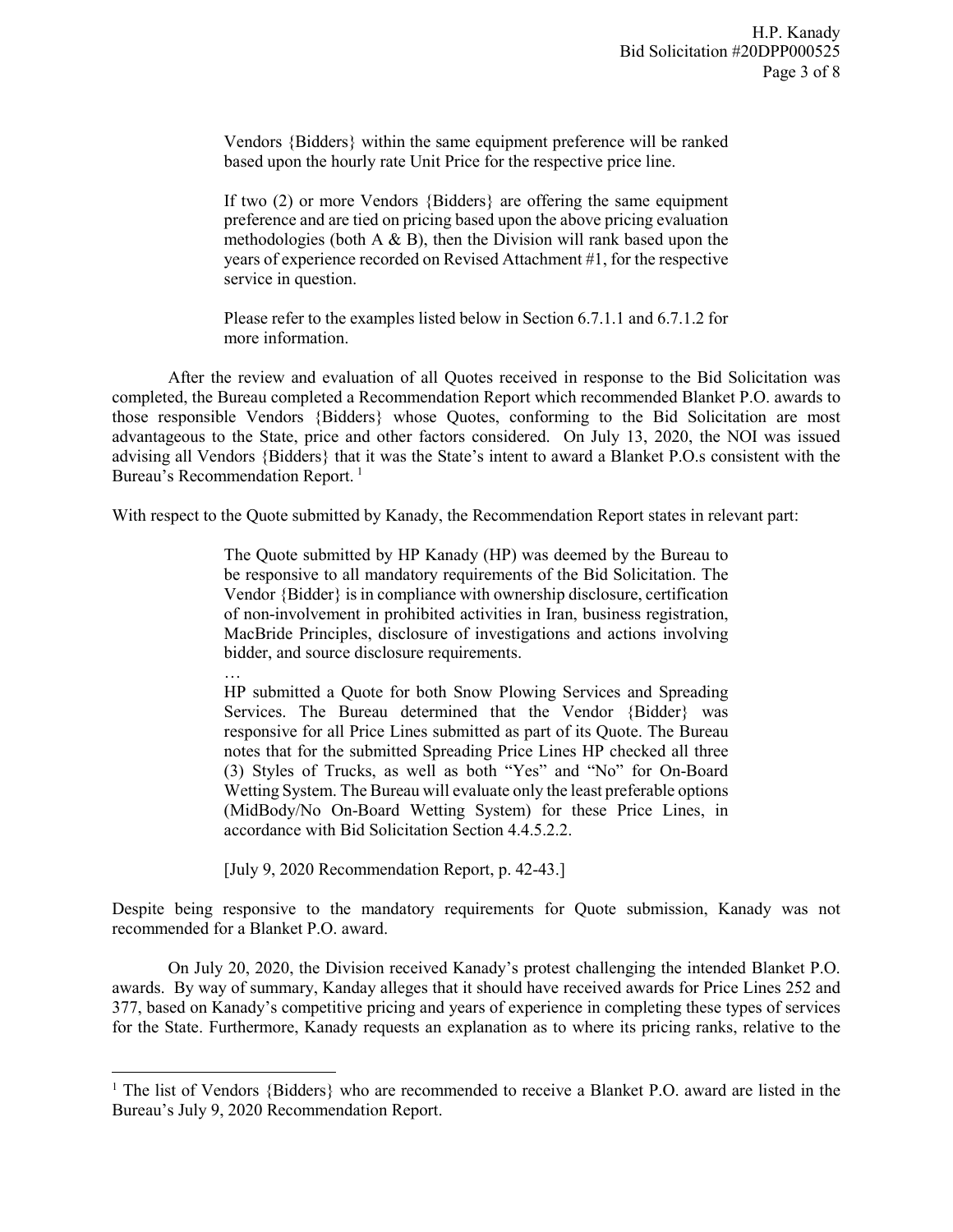proposed awardees for Price Lines 252 and 377. Lastly, Kanady asks to be considered for the Price Lines on this contract that have not yet been awarded. Kanady Protest, Pg. 1.

In consideration of Kanady's protest, I have reviewed the record of this procurement, including the Bid Solicitation, the submitted Quotes, the relevant statutes, regulations, and case law. This review of the record has provided me with the information necessary to determine the facts of this matter and to render an informed Final Agency Decision on the merits of the protest. I set forth herein the Division's Final Agency Decision.

First, the record for this procurement shows that Price Line 252 was awarded to GWP Enterprises, Inc. (GWP). [2](#page-3-0) As is shown below in the relevant portion of GWP's State-Supplied Price Sheet, GWP offered an "All Inclusive Hourly Rate Class A and/or Class B Snow Plowing Truck Without Plow" of \$225.00 and an "All Inclusive Hourly Rate Snow Plowing Superintendent" of \$90.00.

|                | Vendor {Bidder} Name:                                                                                                                                                                                         |              |                              |                                                                                             |                                                                                               |                                                   |                          |
|----------------|---------------------------------------------------------------------------------------------------------------------------------------------------------------------------------------------------------------|--------------|------------------------------|---------------------------------------------------------------------------------------------|-----------------------------------------------------------------------------------------------|---------------------------------------------------|--------------------------|
|                | Please reference Section 4.4.5.2 of the Bid Solicitation                                                                                                                                                      |              |                              |                                                                                             |                                                                                               |                                                   |                          |
| <b>LINE NO</b> | DEBCRIPTION                                                                                                                                                                                                   |              |                              | 15112-114 10-10-2                                                                           | <b>IND PRESENTATION</b>                                                                       | ALL-INCLUSIVE HOURLY                              | ALL-INCLUSIVE HOURLY     |
|                |                                                                                                                                                                                                               | GTY          | <b>UNIT</b>                  | ALL-INCLUSIVE HOURLY RATE:<br>CLASS A AND/OR CLASS B SNOW<br>PLOWING TRUCK - WITH SNOW PLOW | ALL-INCLUSIVE HOURLY RATE: CLASS A<br>AND/OR CLASS B SNOW PLOWING TRUCK.<br>WITHOUT SNOW PLOW | <b>RATE SNOW PLOWING</b><br><b>SUPERINTENDENT</b> | <b>RATE HAULING ONLY</b> |
| 251            | SNOW PLOWING SERVICES - D.O.T.<br>REGION: SOUTH CREW 418 BRIDGEPORT<br><b>SUBREGION: 51</b><br>BNOW SECTION: 5416263<br>RT 322 FROM RT 130 IN BRIDGEPORT TWP TO WOOLWICHMARRISON TWP. LINE (MP 2.1 TO MP 8.5) |              | <b>HOURLY</b><br><b>RATE</b> |                                                                                             |                                                                                               |                                                   |                          |
|                | NUMBER OF TRUCKS REQUIRED: 3<br><b>SNOW PLOWING SERVICES - D.O.T.</b>                                                                                                                                         |              |                              |                                                                                             |                                                                                               |                                                   |                          |
| 252            | REGION: SOUTH CREW 417 GLASSBORO<br><b>BUBREQION: 52</b><br><b>BNOW SECTION: 5417261</b><br>RT 47 FROM RT 322, GLASSBORO TO RT 41 DEPTFORD TWP (MP 62.3 TO MP 68.37)                                          | ٠            | <b>HOURLY</b><br>RATE        |                                                                                             | 225,00                                                                                        | 90.00                                             |                          |
|                | <b>NUMBER OF TRUCKS REQUIRED: 4</b>                                                                                                                                                                           |              |                              |                                                                                             |                                                                                               |                                                   |                          |
| 253            | SNOW PLOWING SERVICES - D.O.T.<br>REGION: SOUTH CREW 417 GLASSBORO<br><b>BUBREGION: 52</b><br><b>SNOW SECTION: 5417262</b><br>RT 42 FROM SIGKLERVILLE RD TO U-TURN SIGNAL (MP 0.0 TO MP 6.2)                  | $\mathbf{I}$ | <b>HOURLY</b><br><b>RATE</b> |                                                                                             | 225.00                                                                                        |                                                   |                          |
|                | <b>NUMBER OF TRUCKS REQUIRED: 4</b>                                                                                                                                                                           |              |                              |                                                                                             |                                                                                               |                                                   |                          |

GWP's Quote for Price Line 252 was evaluated based on a Total Hourly Rate of \$990.00, in accordance with Bid Solicitation Section 6.7.1, *Equipment Preference and Pricing Evaluation*, Subpart A, which states:

A. Snow Plowing and Hauling Services – Pricing Evaluation Methodology

Vendors {Bidders} within the same equipment preference will be ranked based upon the Total Hourly Rate for the respective price line. The Total Hourly Rate will be calculated for each price line as follows:

(# of trucks x per truck hourly rate) + Superintendent hourly rate = Total Hourly Rate

The All-Inclusive Hauling Hourly Rate, if applicable, is not including in the Total Hourly Rate.

l

<span id="page-3-0"></span><sup>2</sup> See July 9, 2020 Recommendation Report, Pg. 113.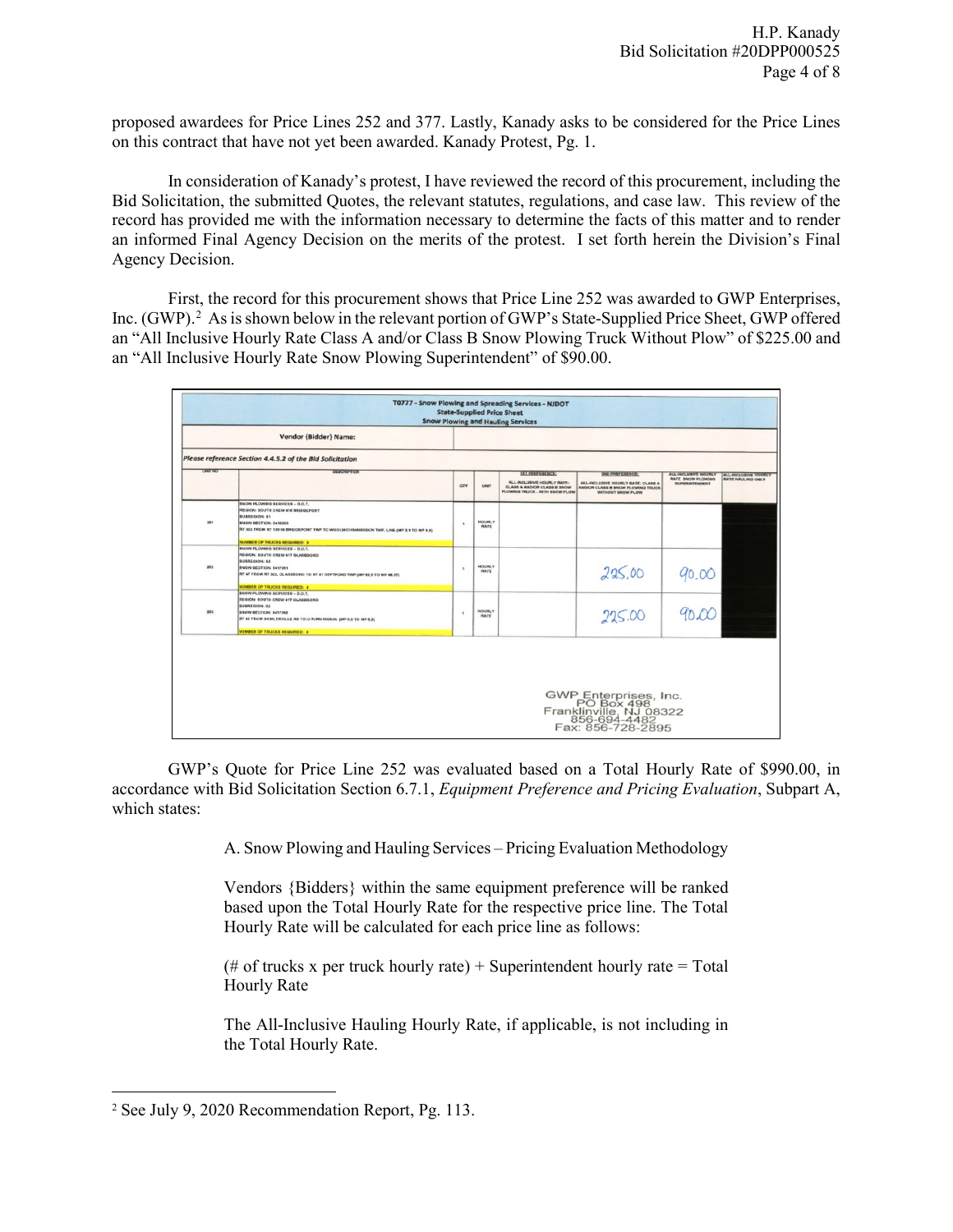GWP's Total Hourly Rate for Price Line 252 was established by taking the rate of \$225.00 per hour and multiplying that number by the four (4) trucks that are required for Price Line 252, and then adding a rate of \$90.00 per hour for GWP's "All Inclusive Hourly Rate for a Snow Plowing Supervisor."

Conversely, as is shown below in the relevant portion of Kanady's State-Supplied Price Sheet, Kanady offered an "All Inclusive Hourly Rate Class A and//or Class B Snow Plowing Truck Without Plow" of \$275.00 and an "All Inclusive Hourly Rate Snow Plowing Superintendent" of \$45.00.

|                |                                                                                                                                                                                                                                               |            |                              | T0777 - Snow Plowing and Spreading Services - NJDOT<br><b>State-Supplied Price Sheet</b><br><b>Snow Plowing and Hauling Services</b> |                                                                                                                         |                                                                           |                                                 |
|----------------|-----------------------------------------------------------------------------------------------------------------------------------------------------------------------------------------------------------------------------------------------|------------|------------------------------|--------------------------------------------------------------------------------------------------------------------------------------|-------------------------------------------------------------------------------------------------------------------------|---------------------------------------------------------------------------|-------------------------------------------------|
|                | Vendor {Bidder} Name:                                                                                                                                                                                                                         |            |                              |                                                                                                                                      |                                                                                                                         |                                                                           |                                                 |
|                | Please reference Section 4.4.5.2 of the Bid Solicitation                                                                                                                                                                                      |            |                              |                                                                                                                                      |                                                                                                                         |                                                                           |                                                 |
| <b>LAIR NO</b> | <b>DESCRIPTION</b>                                                                                                                                                                                                                            |            |                              |                                                                                                                                      |                                                                                                                         |                                                                           |                                                 |
|                |                                                                                                                                                                                                                                               | <b>QTY</b> | <b>UNIT</b>                  | <b>IST/TE/ENINGE</b><br>ALL-INCLUSIVE HOURLY NATE:<br>CLASS A ANDIOR CLASS IS SNOW<br>PLOWING TRUCK - NATH SNOW PLOW                 | <b>ZIG FIRETROICE:</b><br>ALL-INCLUSIVE VOLKEY RATE: CLASS A<br>AND/OR CLASS IS SNOW PLOWING TRACK<br>WITHOUT ENOW PLOW | ALL ENCLURINE FOURLY<br><b>DAVID SHOW PLOWING</b><br><b>BUREANTENDENT</b> | ALLINOL MAN HOUR Y<br><b>RATE HALK HIS ONLY</b> |
| 251            | SINON PLOWING SERVICES - B.O.Y.<br>REGION: SOUTH CREW 415 BROOKINGET<br><b>BLEVEDGON: SE</b><br><b>INOW SECTION: S415252</b><br>INT 322 FROM RT 139 IN AREDGEFORT TWP TO WOOLWICH-HARDISON TWP. LINE (MP 2.1 TO MP 8.8)                       |            | <b>HOUSEY</b><br><b>BATE</b> |                                                                                                                                      |                                                                                                                         |                                                                           |                                                 |
|                | <b>MUNISH OF TRUCKS REQUIRED. 3</b>                                                                                                                                                                                                           |            |                              |                                                                                                                                      |                                                                                                                         |                                                                           |                                                 |
| <b>SSE</b>     | <b>INOW PLOWING SERVICES - B.O.T.</b><br>PERSON: SOUTH CREW 417 GLASSBORO<br><b>BURREQUOY: 82</b><br>BMOW SECTION: 5417281<br>RT 47 FROM RT 322, GLASSBORO TO AT 41 DEPTFORE THP (MF 62.3 TO MP 68.31)<br><b>NUMBER OF TRACKS REQUIRED: 4</b> | $\alpha$   | HOURS V<br>mare.             | N a                                                                                                                                  | \$275.00/100<br>per hour<br>per truck per hour                                                                          |                                                                           |                                                 |
| 353            | <b><i>SNOW PLOWING REFINCES - D.O.T.</i></b><br>REDION: SOUTH CREW 417 III.ASSBORD<br><b>BUBREGION RZ</b><br><b>BROW RECTION: SANTING</b><br>RT 42 PROIS SICKLEPVILLE RD TO U TURN SIGNAL (MF E E TO MF 4.2)<br>VEMBER OF TRUCKS REQUIRED: 4  |            | <b>HOUSE, V</b><br>nate      |                                                                                                                                      |                                                                                                                         |                                                                           |                                                 |

In accordance with Bid Solicitation Section 6.7.1, *Equipment Preference and Pricing Evaluation*, Subpart A, Kanady's Quote for Price Line 252 was evaluated based on a Total Hourly Rate of \$1,145.00 per hour. Kanady's Total Hourly Rate for Price Line 252 was established by taking the rate of \$275.00 per hour and multiplying that number multiplied by the four (4) trucks that are required for Price Line 252, and then adding a rate of \$45.00 per hour for Kanady's "All Inclusive Hourly Rate for a Snow Plowing Supervisor."

Since both GWP and Kanady submitted Quotes for Price Line 252 as "2nd Preference: All-Inclusive Hourly Rate: Class A and/or Class B Snow Plowing Truck – Without Snow Plow", they were evaluated against one another based upon the Total Hourly Rate for Price Line 252 in accordance with Bid Solicitation Section 6.7.1 *Equipment Preference and Pricing Evaluation*, Subpart A. Thus, GWP received the award for Price Line 252 as its Total Hourly Rate was \$155.00 per hour less than Kanady's Total Hourly Rate.

Second, the record for this procurement shows that Price Line 377 was awarded to Caner Transportation LLC (Caner). As is shown below in the relevant portion of Caner's submitted State-Supplied Price Sheet, Caner offered the State a "Tailgate Mounted" truck with an "Onboard Wetting System" at a Total Hourly Rate of \$342 per hour. As per Bid Solicitation Section 6.7.1.2 *Spreading Services*, a truck of this type was given  $1<sup>st</sup>$  Preference status during evaluation.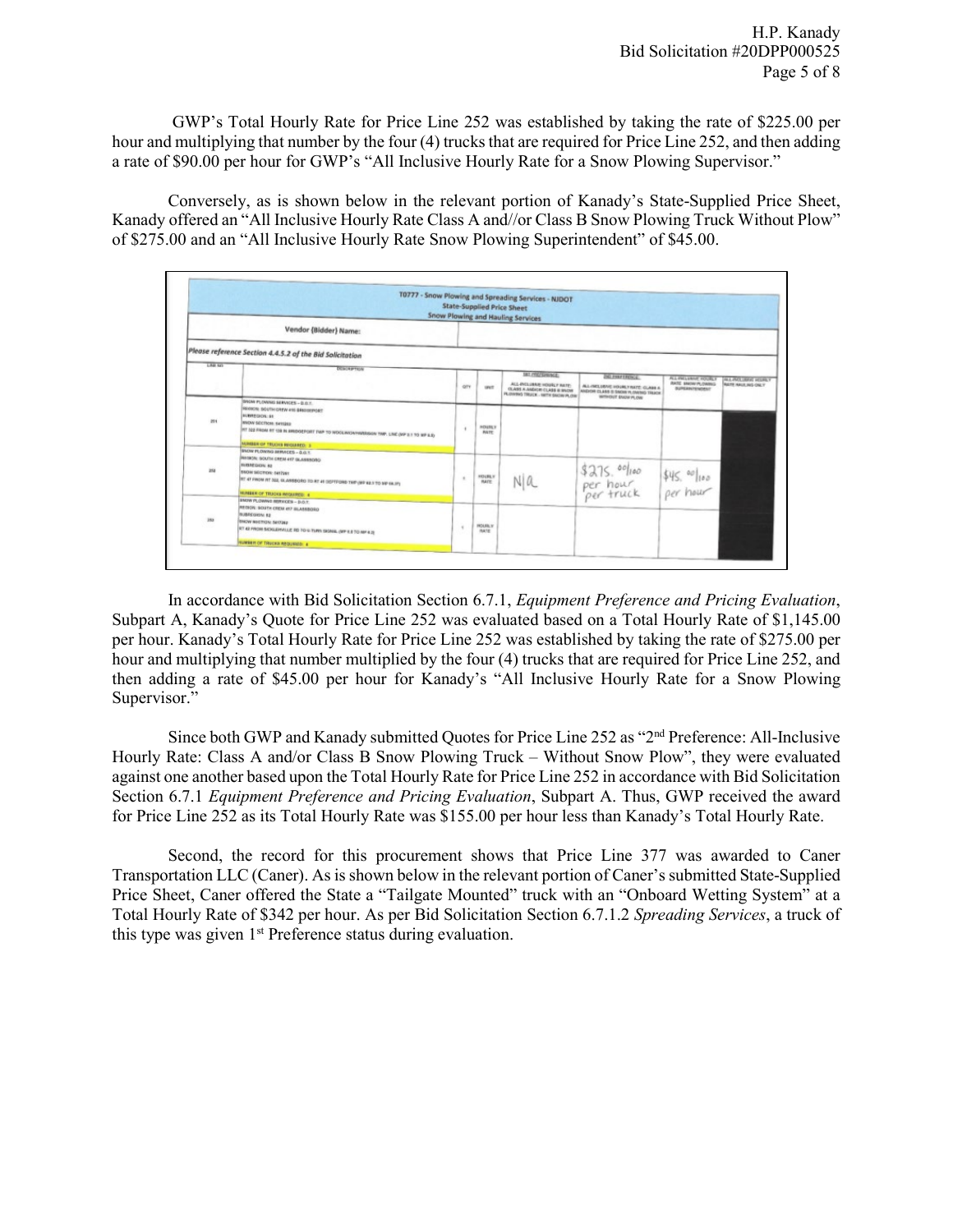|                                                               | ÷                                                                                                                                                                                                    |                      |                              | CANER T0777 State-Supplied Price Sheet - Spreading Services (1) - Excel                                                                                                                                    |                                                                                                                                                                                                                                                                                                             |    | 囨                |
|---------------------------------------------------------------|------------------------------------------------------------------------------------------------------------------------------------------------------------------------------------------------------|----------------------|------------------------------|------------------------------------------------------------------------------------------------------------------------------------------------------------------------------------------------------------|-------------------------------------------------------------------------------------------------------------------------------------------------------------------------------------------------------------------------------------------------------------------------------------------------------------|----|------------------|
| ile                                                           | Formulas<br>Page Layout<br>Home<br>Insert                                                                                                                                                            | Data<br>Review       | View                         | O Tell me what you want to do                                                                                                                                                                              |                                                                                                                                                                                                                                                                                                             |    | Romanowski, Troy |
| Colors<br>Aa Fonts<br>es<br>$\bullet$ Effects<br>Themes<br>96 | Print Breaks Background Print<br>Margins Orientation<br>Size<br>Area v<br>$\ddot{}$<br>Page Setup<br>fx<br>CREW #: 413 WEST DEPTFORD YARD                                                            |                      | 田<br>n H<br>Titles<br>Γý.    | Width: 1 page<br>Gridlines   Headings<br>Height: Automatic*<br>$\vee$ View $\vee$ View<br>$\Box_{\mathbf{k}}$ Scale:<br>74%<br>Print Print<br>Scale to Fit<br>Sheet Options 5<br>$\overline{\mathbb{F}_M}$ | Selection Align Group Rotate<br>Bring<br>Send<br>Forward - Backward -<br>Pane<br>Arrange                                                                                                                                                                                                                    |    |                  |
| A<br>376                                                      | $\overline{B}$<br><b>NUMBER OF TRUCKS REQUIRED:</b>                                                                                                                                                  | C<br>и               | D<br><b>RATE</b>             | E<br>VUVX<br>MidBody $\sqcap$                                                                                                                                                                              | F<br>$\mathbf{r}$                                                                                                                                                                                                                                                                                           | ъ  | G<br>294.00      |
| 377                                                           | <b>SPREADING SERVICES - D.O.T.</b><br><b>REGION: SOUTH</b><br><b>CREW #: 417 GLASSBORO YARD</b><br><b>GLASSBORO, NJ</b><br><b>NUMBER OF TRUCKS REQUIRED:</b><br>CLASS <sub>R-4</sub>                 | $\blacktriangleleft$ | <b>HOURLY</b><br><b>RATE</b> | and/or check one (1) option below.<br>Tailgate Mour Ped<br>Vbox $\Box$<br>MidBody $\sqcap$                                                                                                                 | Style of trucks that will be provided. Please circle Circle and/or check YES or NO if you will be providing On-<br>Board Wetting System for all trucks.<br><b>VES</b><br>$\Gamma$                                                                                                                           | \$ | 342.00           |
| 378                                                           | <b>SPREADING SERVICES - D.O.T.</b><br><b>REGION: SOUTH</b><br>CREW #: 420 ELMER YARD<br><b>ELMER, NJ</b><br><b>NUMBER OF TRUCKS REQUIRED:</b><br>CLASS <sub>R-4</sub><br>SPREADING SERVICES - D.O.T. | $\blacktriangleleft$ | <b>HOURLY</b><br><b>RATE</b> | and/or check one (1) option below.<br>Tailgate Mour<br>Vbox $\Box$<br>MidBody $\sqcap$                                                                                                                     | Style of trucks that will be provided. Please circle   Circle and/or check 1ES of NO if you will be providing On-<br>Board Wetting System for all trucks.<br><b>LES</b><br>$\mathsf{co}$<br>Style of trucks that will be provided. Please circle Circle and/or check YES or NO if you will be providing On- | S  | 342.00           |
|                                                               | Sheet2   Sheet3<br>Sheet4<br>Sheet1                                                                                                                                                                  | Sheet5               | $\bigoplus$                  |                                                                                                                                                                                                            | $\overline{4}$                                                                                                                                                                                                                                                                                              |    |                  |

Conversely, for Price Line 377, Kanady checked all of the boxes in the column titled "Style of Trucks"; checked all of the boxes in the column titled "On-Board Wetting System"; and, also offered two different hourly prices in the "Unit Price" column of the State-Supplied Price Sheet--one hourly rate with On-Board Wetting and one hourly rate without On-Board Wetting. A screenshot of the relevant portion of Kanady's State-Supplied Price Sheet is shown below.

|         |                                                                                                                                  |                      |                       | T0777 - Snow Plowing and Spreading Services - NJDOT<br><b>State-Supplied Price Sheet</b><br><b>Spreading Services</b>                                                     |                                                                                                                                                |                                                                                                            |
|---------|----------------------------------------------------------------------------------------------------------------------------------|----------------------|-----------------------|---------------------------------------------------------------------------------------------------------------------------------------------------------------------------|------------------------------------------------------------------------------------------------------------------------------------------------|------------------------------------------------------------------------------------------------------------|
|         | Vendor {Bidder} Name:                                                                                                            |                      |                       | H.P. Kanady                                                                                                                                                               |                                                                                                                                                |                                                                                                            |
| LINE NO | Please reference Section 4.4.5.2 of the Bid Solicitation                                                                         |                      |                       |                                                                                                                                                                           |                                                                                                                                                |                                                                                                            |
|         | DESCRIPTION                                                                                                                      | OTY                  | UNIT                  | Style of Trucks                                                                                                                                                           | <b>On-Board Wetting System</b>                                                                                                                 |                                                                                                            |
| 376     | SPREADING SERVICES - D.O.T.<br>REGION: SOUTH<br>CREW #: 416 BRIDGEPORT YARD<br>LANE,BRIDGEPORT, NJ<br>NUMBER OF TRUCKS REQUIRED: | $\ddot{\phantom{1}}$ | HOURLY<br>RATE        | Style of trucks that will be provided. Please circle<br>andfor check one (1) option below.<br><b>Tailgate Mounted</b><br>□<br><b>Vibios</b><br>п<br><b><i>WidBody</i></b> | Circle and/or check YES or NO if you will be providing On-<br><b>Board Wetting System for all trucks.</b><br>YES.<br>л<br>NO <sub>1</sub><br>п | Unit Priza                                                                                                 |
|         | <b>CLASS R - 11</b>                                                                                                              |                      |                       |                                                                                                                                                                           |                                                                                                                                                |                                                                                                            |
| 377     | SPREADING SERVICES - D.O.T.<br>REGION: SOUTH<br>CREW #: 417 GLASSBORO YARD<br>GLASSBORO, NJ<br>NUMBER OF TRUCKS REQUIRED:        | ٠                    | HIQUIRE.V<br>RATE     | Style of trucks that will be provided. Please circle<br>and/or check one (1) option below.<br><b>Tailgate Mounted</b><br><b>Visna</b>                                     | Circle and/or check YES or NO If you will be providing On-<br>Board Wetting System for all trucks.<br><b>YES</b>                               | <i>4220.00   no per hour</i><br>  Nith Wetting<br>  4135. <sup>00</sup>   no per hour<br>  Nithout Wetting |
|         | CLASS R - 4                                                                                                                      |                      |                       |                                                                                                                                                                           | <b>MidBody</b>                                                                                                                                 |                                                                                                            |
| 378     | SPREADING SERVICES - D.O.T.<br>REGION: BOUTH<br>CREW #: 420 ELMER YARD<br>ELMER, NJ<br>NUMBER OF TRUCKS REQUIRED:                | ٠                    | <b>HOURLY</b><br>RATE | Style of trucks that will be provided. Please circle<br>and/or check one (1) option below.<br><b>Tailgate Mounted</b><br>п<br><b>Vibra</b><br>п<br>WidBody                | Circle and/or check YES or NO if you will be providing On-<br>Board Wetting System for all trucks.<br><b>YES</b><br>o<br>NO.<br>n              |                                                                                                            |
|         | <b>CLASS R . 4</b>                                                                                                               |                      |                       |                                                                                                                                                                           | $\Box$                                                                                                                                         |                                                                                                            |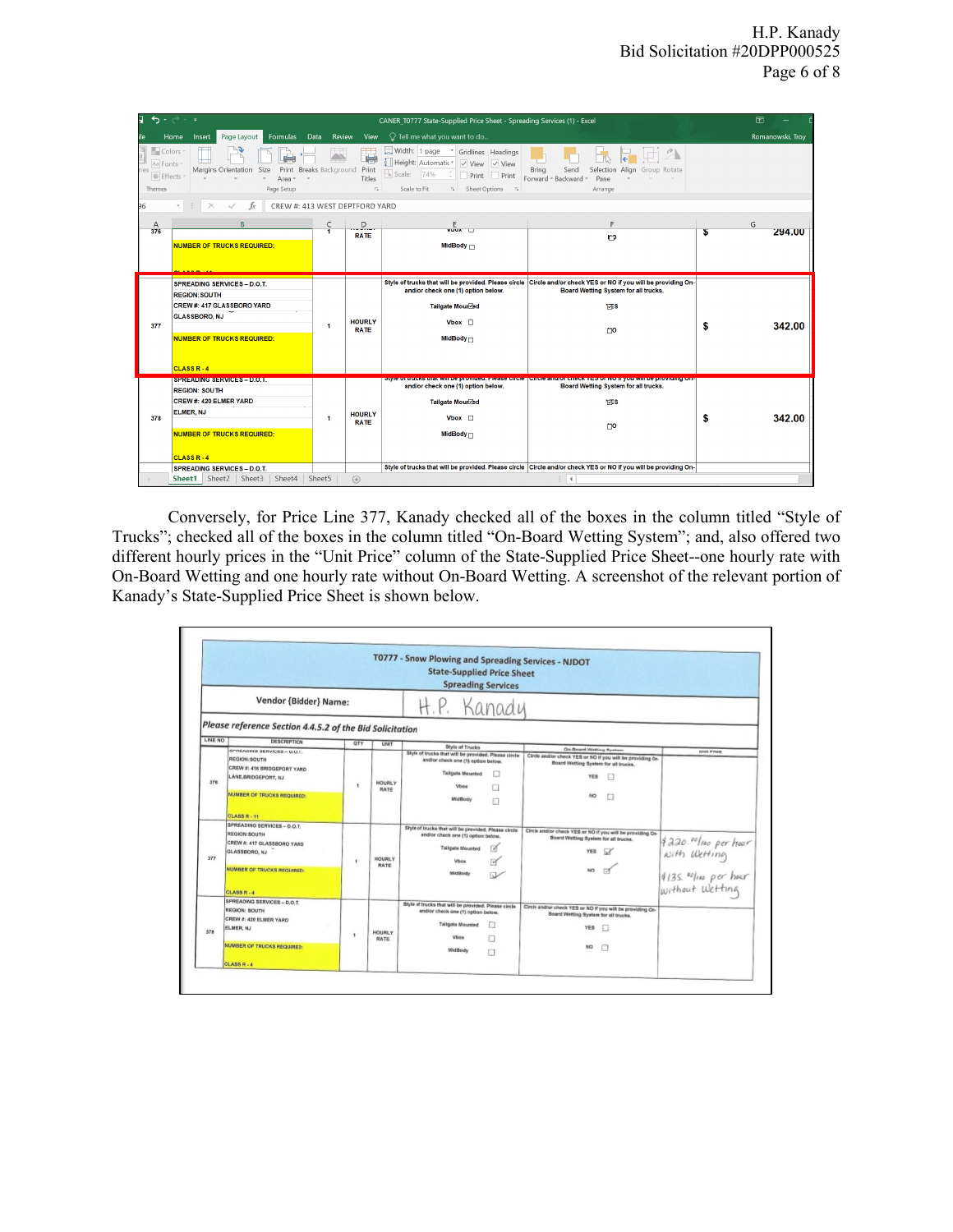The evaluation methodology set forth in Bid Solicitation Section 6.7.1.2 *Spreading Services*[3](#page-6-0) was

 $1<sup>st</sup>$  Preference – Vendors {Bidders} supply all of the price line specific, required Class R, Q, and/or P trucks that are all Tailgate Mounted, all with an On-Board Wetting System;

 $2<sup>nd</sup>$  Preference – Vendors {Bidders} supply all of the price line specific, required Class R, Q, and/or P trucks that are all Tailgate Mounted, all without an On-Board Wetting System;

 $3<sup>rd</sup>$  Preference – Vendors {Bidders} supplying all of the price line specific, required Class R, Q and/or P trucks that are all Vbox, all with an On-Board Wetting System;

 $4<sup>th</sup>$  Preference – Vendors {Bidders} supplying all of the price line specific, required Class R, Q and/or P trucks that are all Vbox, all without an On-Board Wetting System;

 $5<sup>th</sup>$  Preference – Vendors {Bidders} supplying all of the price line specific, required Class R, Q and/or P trucks that are all Midbody, all with an On-Board Wetting System; and

*6th Preference – Vendors {Bidders} supplying all of the price line specific, required Class R, Q and/or P trucks that are all Midbody, all without an On-Board Wetting System.* 

*Style of Trucks - If the Vendor {Bidder} checks and/or circles more than one (1) of the options, only the least favorable preference option shall be considered and evaluated.* 

*On-Board Wetting System – If the Vendor {Bidder} leaves this column blank, or circles and/or checks both "Yes" and "No", the State will evaluate the Quote as if it is not providing On-Board Wetting Systems for the respective price line.* 

Refer to Bid Solicitation Section 4.4.5.2, *State-Supplied Price Sheets*, including subsections, for information regarding instructions for the State-Supplied Price Sheets.

[*Emphasis added.*]

clear*:*

l

Since Kanady checked more than one option in the "Style of Trucks" column, Kanady's Quote for Price Line 377 was evaluated with the least favorable style of truck "MidBody." Furthermore, since Kanady checked both "Yes" and "No" in the "On-Board Wetting System" column, Kanady was also evaluated as if it was not providing an On-Board Wetting System for Price Line 377. Accordingly, Kanady's Quote for Price Line  $377$  was given  $6<sup>th</sup>$  Preference status during the evaluation.

<span id="page-6-0"></span><sup>3</sup> These instructions were also clearly written in Bid Solicitation Section 4.4.5.2.2 *Spreading Services Price Sheet Instructions*.